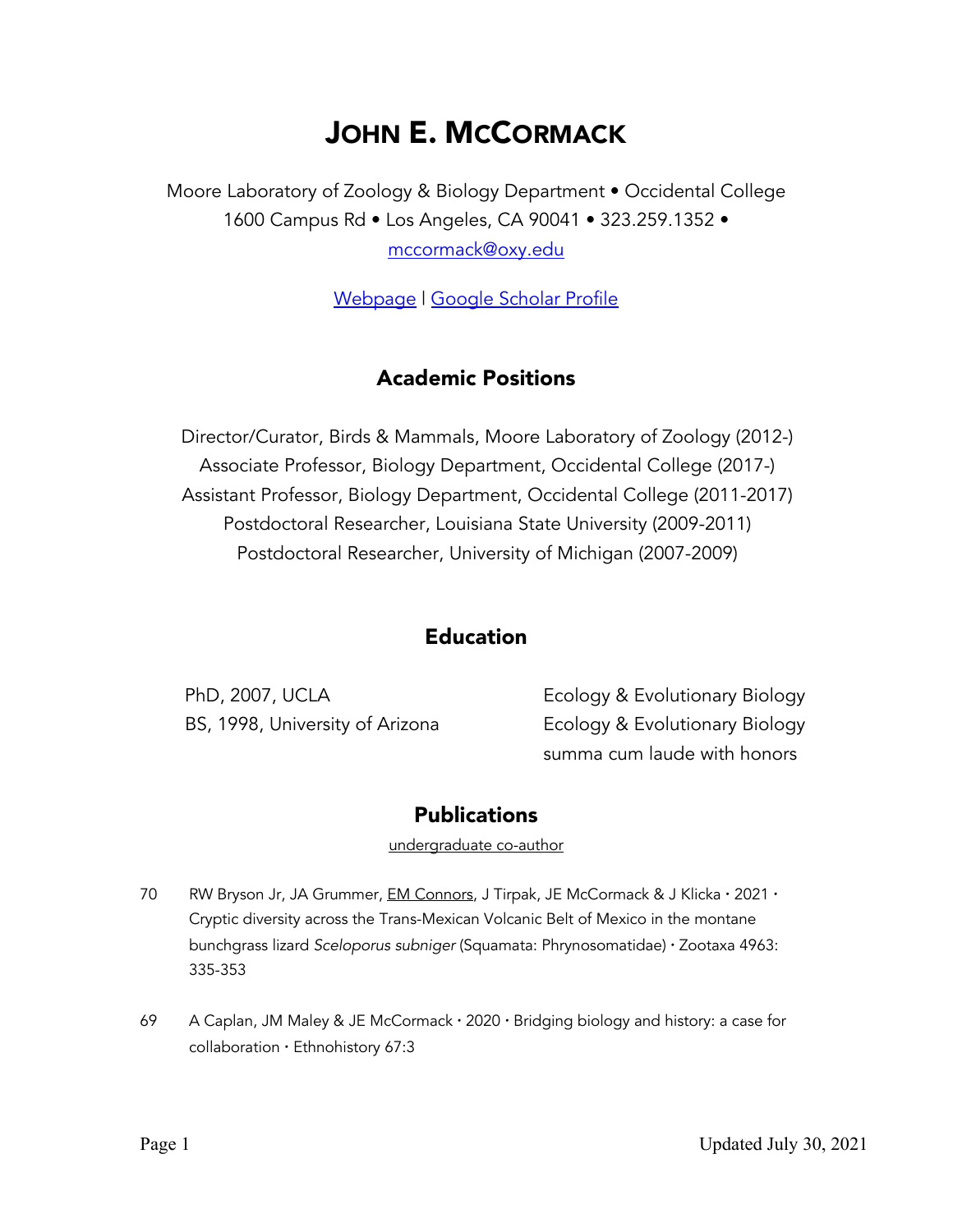- 68 JJ Medina, JM Maley, S Sannapareddy, NN Medina, CM Gilman & JE McCormack · 2020 · A rapid and cost-effective pipeline for digitization of museum specimens with 3D photogrammetry · PLoS One 15(8):e0236417
- 67 WLE Tsai, ME Schedl, JM Maley & JE McCormack · 2020 · More than skin and bones: comparing extraction methods and alternative sources of DNA from avian museum specimens · Molecular Ecology Resources 20:1220-1227
- 66 MR Pie, MR Bornschein, LF Ribeiro, BC Faircloth & JE McCormack · 2019 · Phylogenomic species delimitation in microendemic frogs of the Brazilian Atlantic Forest · Molecular Phylogenetics & Evolution 141:106627
- 65 NT Vinciguerra, WLE Tsai, BC Faircloth & JE McCormack · 2019 · Comparison of ultraconserved elements (UCEs) to microsatellite markers for the study of avian hybrid zones: a test in *Aphelocoma* jays · BMC Research Notes 12:456
- 64 PR Ströher, A Meyer, E Zarza, WLE Tsai, JE McCormack & MR Pie · 2019 · Phylogeography of ants from the Brazilian Atlantic forest · Organisms, Diversity & Evolution 19:435-445
- 63 C Palacios, S García-R, JL Parra, AM Cuervo, G Stiles, JE McCormack & CD Cadena 2019 · Shallow genetic divergence and distinct phenotypic differences between two Andean hummingbirds: Speciation with gene flow? · The Auk 136:ukz046
- 62 E Linck, K Epperly, P van Els, GM Spellman, RW Bryson Jr, JE McCormack, R Canales-del-Castillo & J Klicka 2019. Dense geographic and genomic sampling reveals paraphyly and a cryptic lineage in a classic sibling species complex. Systematic Biology 68:956-966
- 61 DA DeRaad, JM Maley, WLE Tsai & JE McCormack. 2019 · Phenotypic clines across an unstudied hybrid zone in Woodhouse's Scrub-Jay (*Aphelocoma woodhouseii*) · The Auk 136:uky018
- 60 WLE Tsai, C Mota-Vargas, O Rojas-Soto, R Bhowmik, EY Liang, JM Maley, E Zarza & JE McCormack · 2019 · Museum genomics reveals the speciation history of *Dendrortyx* wood-partridges in the Mesoamerican highlands · Molecular Phylogenetics & Evolution 136: 29-34
- 59 MX Venkatraman, DA DeRaad, WLE Tsai, E Zarza, AJ Zellmer, JM Maley & JE McCormack · 2019 · Cloudy with a chance of speciation: integrative taxonomy reveals extraordinary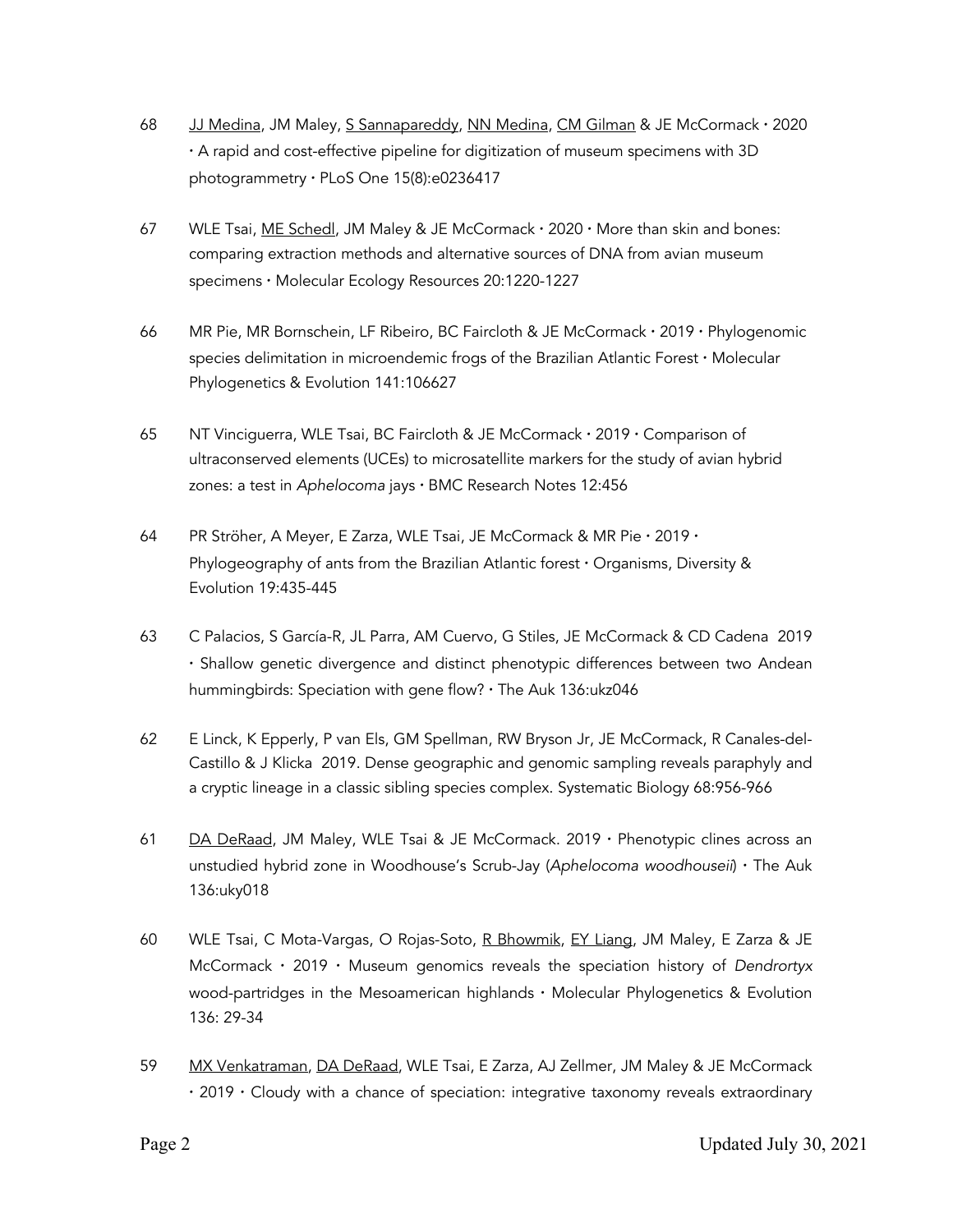divergence within a Mesoamerican cloud forest bird  $\cdot$  Biological Journal of the Linnean Society 126:1-15

- 58 C Blair, RW Bryson Jr, CW Linkem, D Lazcano, J Klicka & JE McCormack · 2019 · Cryptic diversity in the Mexican highlands: thousands of UCE loci help illuminate phylogenetic relationships, species limits and divergence times of montane rattlesnakes (Viperidae: *Crotalus*) · Molecular Ecology Resources 19:249-265
- 57 ET Miller, JE McCormack, G Levandoski & BR McKinney · 2018 · Sixty years on: birds of the Sierra del Carmen, Coahuila, Mexico, revisited · Bulletin of the British Ornithologists' Club 138:318-334
- 56 E Zarza, EM Connors, JM Maley, WLE Tsai, P Heimes, M Kaplan & JE McCormack · 2018 · Bridging multilocus species delimitation and DNA barcoding through target enrichment of UCEs: a case study with Mexican highland frogs · PeerJ e6045
- 55 AJ Michel, LM Ward, SK Goffredi, KS Dawson, DT Baldassarre, A Brenner, KM Gotanda, JE McCormack, SW Mullin, A O'Neill, GS Tender, JAC Uy, K Yu, VJ Orphan & JA Chaves  $\cdot$  2018  $\cdot$  The gut of the finch: uniqueness of the gut microbiome of the Galápagos vampire finch · Microbiome 6:167
- 54 G Friis, G Fandos, AJ Zellmer, JE McCormack, BC Faircloth & B Milá · 2018 · Genomewide signals of drift and local adaptation during rapid lineage divergence in a songbird  $\cdot$ Molecular Ecology 27:5137-5153
- 53 RW Bryson Jr, E Zarza, JA Gummer, G Parra-Olea, A Flores-Villela, J Klicka & JE McCormack  $\cdot$  2017  $\cdot$  Phylogenomic insights into the diversification of salamanders in the *Isthmura bellii* group across the Mexican highlands · Molecular Phylogenetics and Evolution 125:78-84
- 52 MR Pie, BC Faircloth, MR Bornschein, LF Ribeiro & JE McCormack · 2017 · Phylogenomics of montane frogs of the Brazilian Atlantic Forest is consistent with isolation in sky islands followed by climatic stability  $\cdot$  Biological Journal of the Linnean Society 125:72-82
- 51 RW Bryson Jr, DA Wood, MR Graham, ME Soleglad & JE McCormack · 2018 · Genomewide SNP data and morphology support the distinction of two new species of *Kovarikia* Soleglad, Fet & Graham, 2014 endemic to California (Scorpiones, Vaejovidae) · Zookeys 739:79-106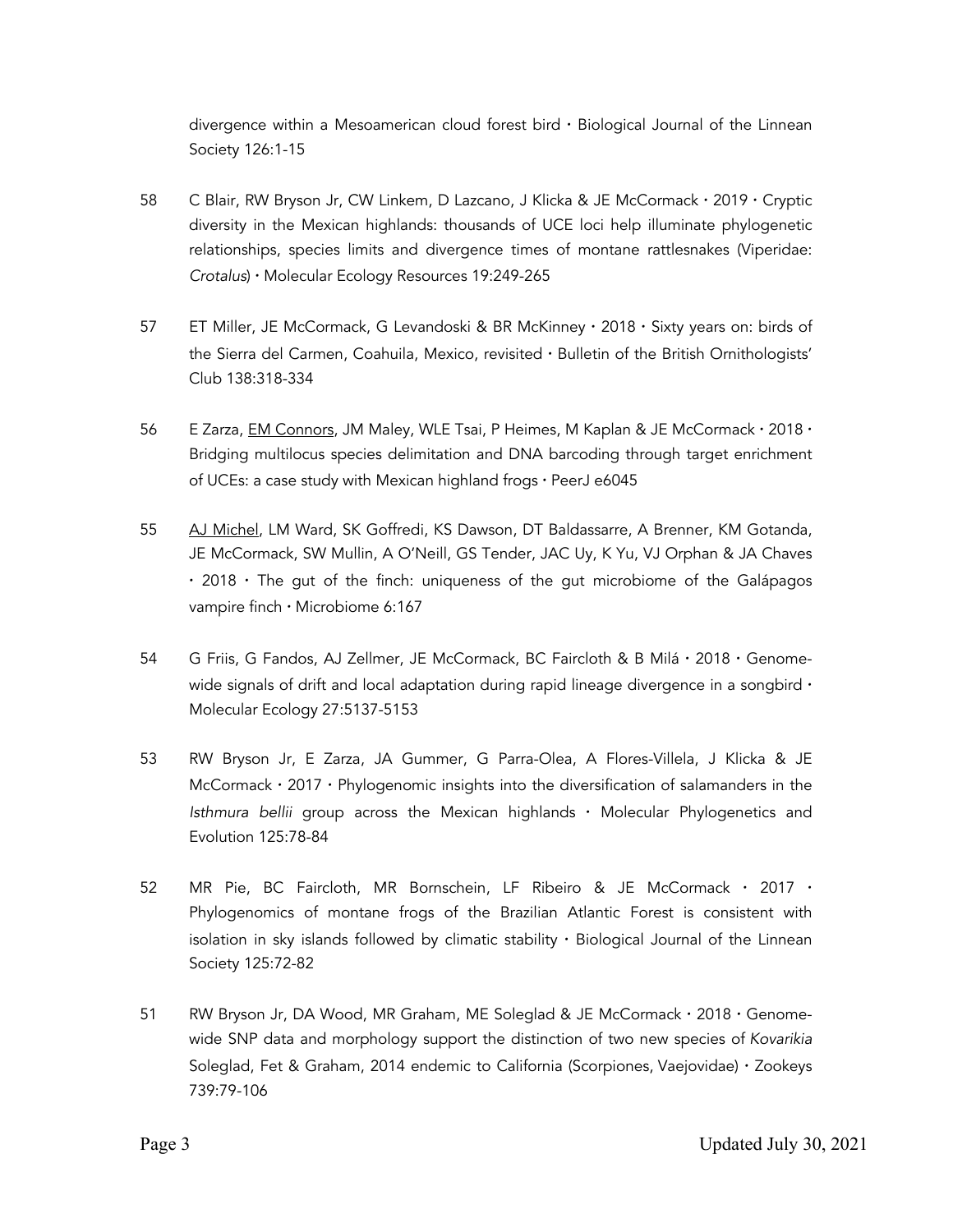- 50 MR Pie, PR Ströher, R Belmonte-Lopes, MR Bornschein, LF Ribeiro, BC Faircloth & JE McCormack · 2017 · Phylogenetic relationships of diurnal, phytotelm-breeding Melanophryniscus (Anura: Bufonidae) based on mitogenomic data · Gene 628:194-199
- 49 EA Lacey, **TT Hammond**, RE Walsh, KC Bell, SV Edwards, ER Ellwood, R Guralnick, SM Ickert Bond, AR Mast, JE McCormack, AK Monfils, PS Soltis, DE Soltis & JA Cook · 2017 · Climate change, collections, and the classroom: using big data to tackle big problems  $\cdot$ Evolution: Education and Outreach 10:2
- 48 MR Pie, PR Ströher, MR Bornschein, LF Ribeiro, BC Faircloth & JE McCormack. 2017 · The mitochondrial genome of *Brachycephalus brunneus* (Anura: Brachycephalidae), with comments on the phylogenetic position of Brachycephalidae · Biochemical Systematics and Ecology 71:26-31
- 47 RW Bryson Jr, CW Linkem, CJ Pavón-Vázquez, A Nieto-Montes de Oca, J Klicka & JE McCormack  $\cdot$  2017  $\cdot$  A phylogenomic perspective on the biogeography of skinks in the *Plestiodon brevirostris* group inferred from target enrichment of ultraconserved elements · Journal of Biogeography 44:2033-2044
- 46 JE McCormack, F Rodríguez-Gómez, WLE Tsai & BC Faircloth · 2017 · Transforming museum specimens into genomic resources · *In*: Emerging Frontiers in Collections-based Ornithological Research: The Extended Specimen  $\cdot$  MS Webster, ed  $\cdot$  CRC Press, Boca Raton, Florida
- 45 JM Maley, JE McCormack, WLE Tsai, *EM Schwab*, J Van Dort, RC Juárez & MD Carling · 2016 · Fonseca Mangrove Rail: a new subspecies from Honduras · Western Birds 47:262- 273
- 44 JM Maley, *TM Liu*, WLE Tsai & JE McCormack · 2016 · Molecular identification of a mystery rail from Panama results in the first country record of King Rail *Rallus elegans* · Bulletin of the British Ornithologists' Club 136:291-292
- 43 M Kaplan, P Heimes, E Zarza & JE McCormack · 2016 · On the morphology of *Plectrohyla chryses* (Anura: Hylidae: Hylini), with comments on some controversial characters, phylogenetic relationships, and diagnosis of this species · Caldasia 38:257-273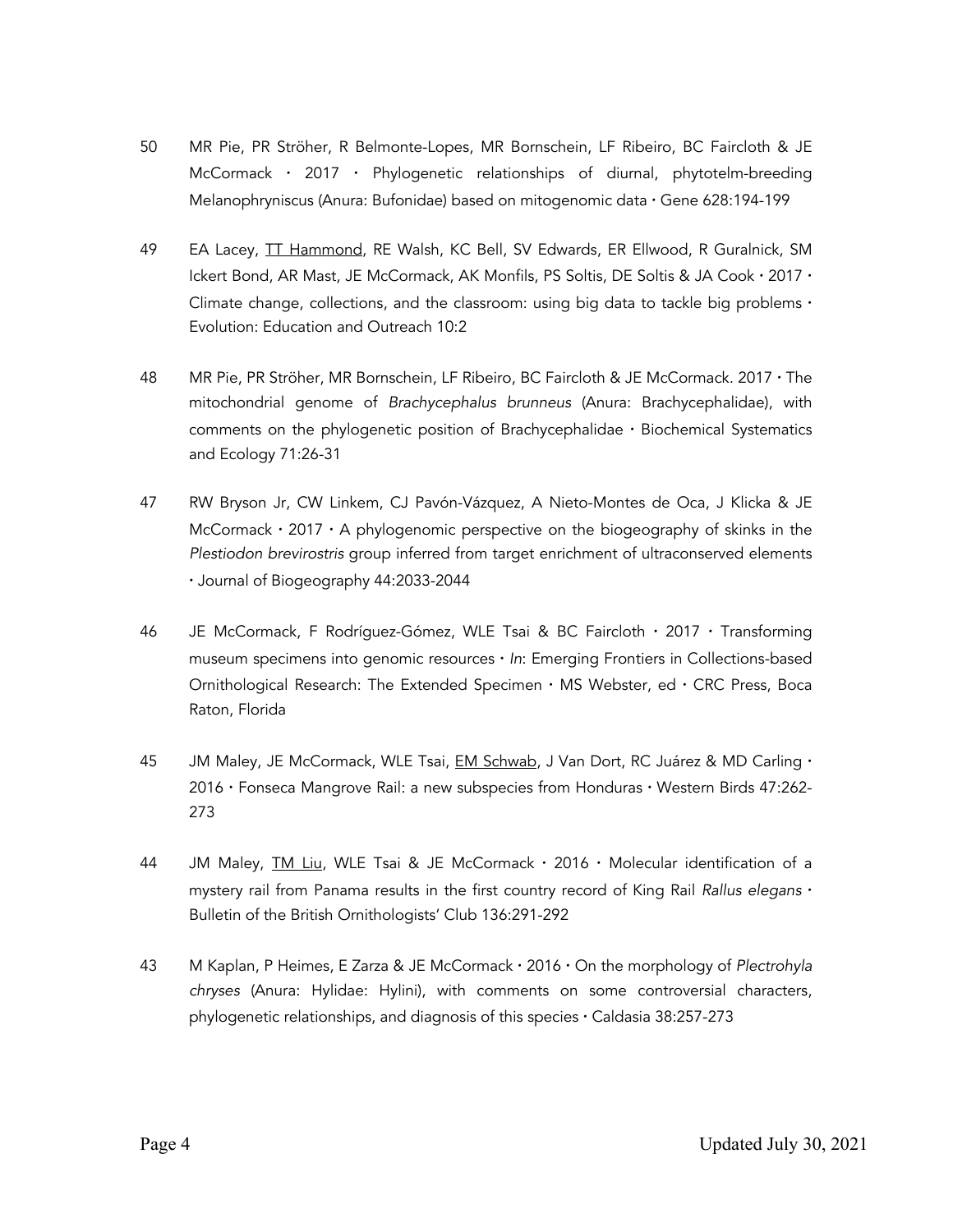- 42 PR Ströher, E Zarza, WLE Tsai, JE McCormack, RM Feitosa & MR Pie · 2017 · The mitochondrial genome of *Octostruma stenognatha* (Hymenoptera: Formicidae) and its phylogenetic implications · Insectes Sociaux 64:149-154
- 41 J Starrett, S Derkarabetian, M Hedin, RW Bryson Jr, JE McCormack & BC Faircloth · 2016 · High phylogenetic utility of an ultraconserved element probe set designed for Arachnida · Molecular Ecology Resources 17:812-823
- 40 E Zarza, BC Faircloth, WLE Tsai, RW Bryson Jr, J Klicka & JE McCormack · 2016 · Hidden histories of gene flow in highland birds revealed with genomic markers · Molecular Ecology 25:5144-5157
- 39 RW Bryson Jr, WE Savary, AJ Zellmer, RB Bury & JE McCormack · 2016 · Genomic data reveal ancient microendemism in forest scorpions across the California Floristic Province · Molecular Ecology 25:3731-3751
- 38 B Milá, P Aleixandre, S Alvarez-Nordström & JE McCormack · 2016 · More than meets the eye: lineage diversity and evolutionary history of dark-eyed and yellow-eyed juncos · *In*: Snowbird: Integrative Biology and Evolutionary Diversity in the *Junco* · ED Ketterson & JW Atwell, eds · University of Chicago Press, Chicago, Illinois
- 37 RW Bryson Jr, BC Faircloth, WLE Tsai, JE McCormack & J Klicka · 2016 · Target enrichment of thousands of ultraconserved elements sheds new light on the early relationships within New World sparrows (Aves: Passerellidae) · The Auk 133:451-458
- 36 S Alvarez, JF Salter, JE McCormack & B Milá · 2016 · Speciation in mountain refugia: phylogeography and demographic history of the pine siskin and black-capped siskin complex · Journal of Avian Biology 47:335-345
- 35 SV Edwards, Z Xi, A Janke, BC Faircloth, JE McCormack, TC Glenn, B Zhong, S Wu, EM Lemmon, AR Lemmon, AD Leache, L Liu & CC Davis · 2016 · Implementing and testing the multispecies coalescent model: a valuable paradigm for phylogenomics · Molecular Phylogenetics & Evolution 94:447-462
- 34 DPL Toews, L Campagna, SA Taylor, CN Balakrishnan, DT Baldassarre, PE Deane-Coe, MG Harvey, DM Hooper, DE Irwin, CD Judy, NA Mason, JE McCormack, KG McCracken, CH Oliveros, RJ Safran, ESC Scordato, K Faust Stryjewski, A Tigano, JAC Uy & BM Winger · 2016 · Genomic approaches to understanding population divergence and speciation in birds · The Auk 133:13-30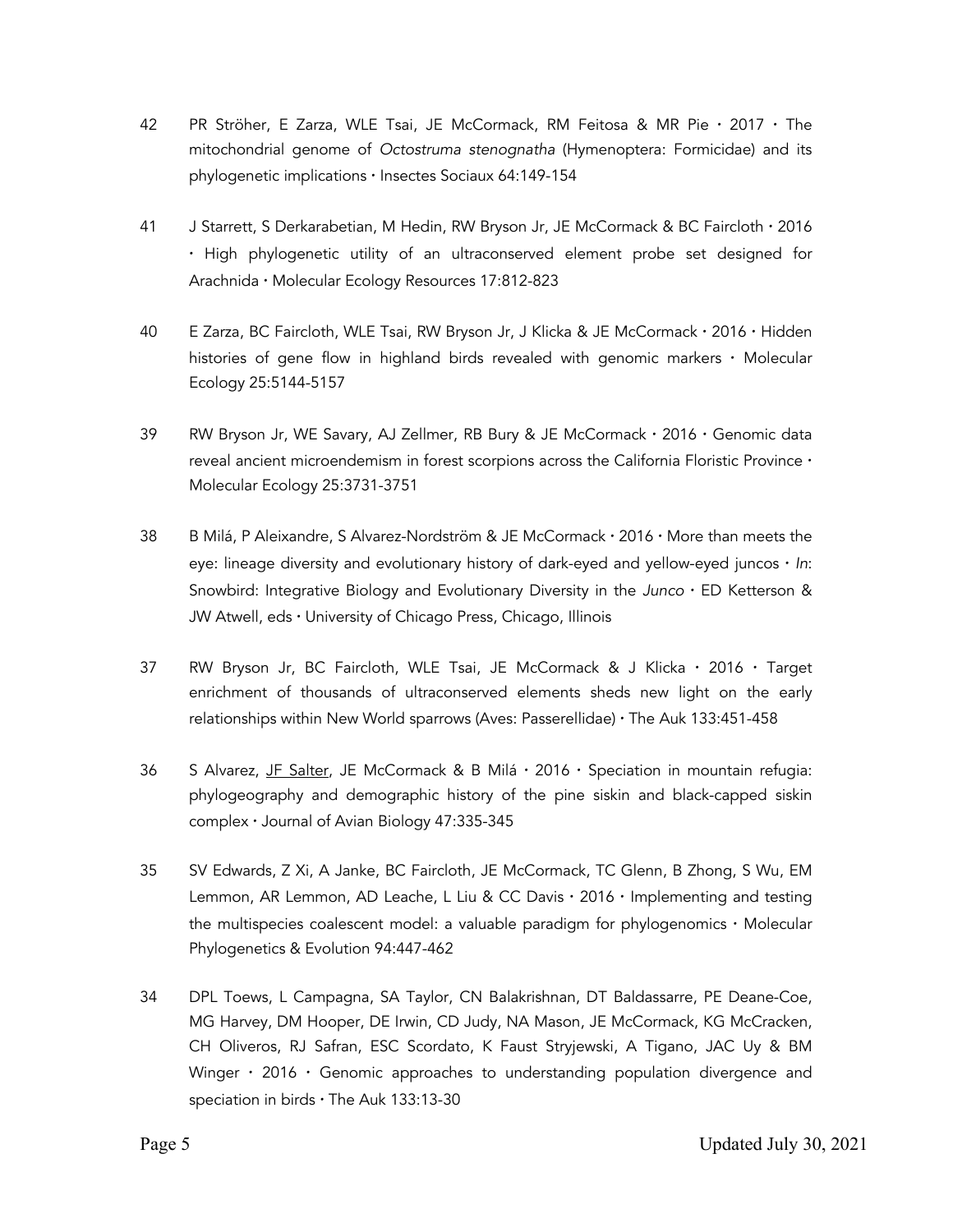- 33 JE McCormack, WLE Tsai & BC Faircloth · 2016 · Sequence capture of ultraconserved elements from bird museum specimens · Molecular Ecology Resources 16:1189-1203
- 32 M Kaplan, P Heimes  $\&$  J McCormack  $\cdot$  2015  $\cdot$  Contributions to the morphology of *Plectrohyla mykter* (Anura: Hylidae), with comments on some controversial characters and the diagnosis of this species · Caldasia 37:211-220
- 31 RD Ribiero, JE McCormack, HG Alvarez, L Carrasco, GF Grether, P Mena, R Sedano, TB Smith & J Karubian · 2015 · Loss of sexual dimorphism is associated with loss of lekking behavior in the green manakin *Xenopipo holochora* · Journal of Avian Biology 46:307-314
- 30 JE McCormack & JM Maley  $\cdot$  2015  $\cdot$  Interpreting negative results with taxonomic and conservation implications: another look at distinctness of coastal California gnatcatchers  $\cdot$ The Auk 132:380-388
- 29 ED Jarvis & 105 co-authors  $\cdot$  2014  $\cdot$  Whole genome analyses resolve early branches in the tree of life of modern birds · Science 346:1320-1331
- 28 RE Green & 54 co-authors  $\cdot$  2014  $\cdot$  Three crocodilian genomes reveal ancestral patterns of evolution among archosaurs · Science 346:1254449
- 27 BT Smith, JE McCormack, AM Cuervo, MJ Hickerson, A Aleixo, CD Cadena, J Pérez-Emán, CW Burney, X Xie, MG Harvey, BC Faircloth, TC Glenn, EP Derryberry, J Prejean, S Fields & RT Brumfield · 2014 · The drivers of tropical speciation · Nature 515:406-409
- 26 FC Gowen, JM Maley, C Cicero, AT Peterson, BC Faircloth, TC Warr & JE McCormack · 2014 · Speciation in Western Scrub-Jays, Haldane's rule, and genetic clines in secondary contact · BMC Evolutionary Biology 14:135
- 25 JE McCormack JE & MX Venkatraman  $\cdot$  2013  $\cdot$  A distinctive genetic footprint of ancient hybridization · The Auk 130:469-475
- 24 JE McCormack, MG Harvey, BC Faircloth, NG Crawford, TC Glenn & RT Brumfield · 2013 · A phylogeny of birds based on over 1,500 loci collected by target enrichment and highthroughput sequencing · PLoS One 8(1):e54848
- 23 JE McCormack & BC Faircloth  $\cdot$  2013  $\cdot$  Next-generation phylogenetics takes root  $\cdot$ Molecular Ecology 22:19-21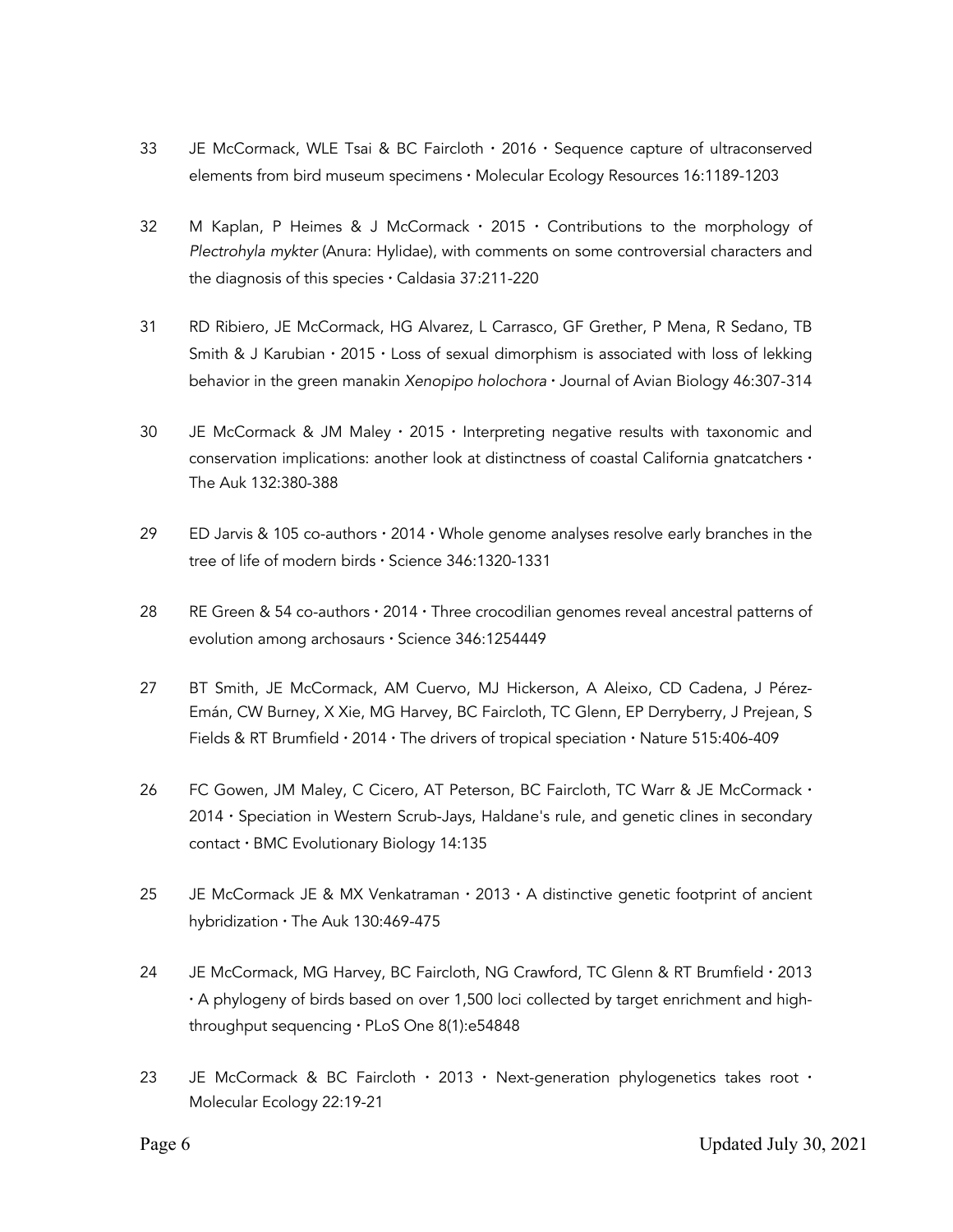- 22 JE McCormack, SM Hird, AJ Zellmer, BC Carstens & RT Brumfield  $\cdot$  2013  $\cdot$  Applications of next-generation sequencing to phylogeography and phylogenetics · Molecular Phylogenetics & Evolution 66:526-538
- 21 NG Crawford, BC Faircloth, JE McCormack, RT Brumfield, K Winker & TC Glenn · 2012 · More than 1,000 ultraconserved elements provide evidence that turtles are the sister group of archosaurs · Biology Letters 8:783-786
- 20 JA St. John & 47 co-authors  $\cdot$  2012  $\cdot$  Sequencing three crocodilian genomes to illuminate the evolution of archosaurs and amniotes  $\cdot$  Genome Biology 13:415
- 19 BC Faircloth, JE McCormack, NG Crawford, MG Harvey, RT Brumfield & TC Glenn · 2012 · Ultraconserved elements anchor thousands of genetic markers for target enrichment spanning multiple evolutionary timescales · Systematic Biology 61:717-726
- 18 JE McCormack, BC Faircloth, NG Crawford, PA Gowaty, RT Brumfield & TC Glenn · 2012 · Ultraconserved elements are novel phylogenomic markers that resolve placental mammal phylogeny when combined with species tree analysis  $\cdot$  Genome Research 22:746-754
- 17 JE McCormack, JM Maley, SM Hird, EP Derryberry, GR Graves & RT Brumfield · 2012 · Next-generation sequencing reveals population genetic structure and a species tree for recent bird divergences · Molecular Phylogenetics & Evolution 62:397-406
- 16 EC Berg, RA Aldredge, AT Peterson & JE McCormack · 2012 · New phylogenetic information suggests both an increase and at least one loss of cooperative breeding during the evolutionary history of *Aphelocoma* jays · Evolutionary Ecology 26:43-54
- 15 MC Arteaga, JE McCormack, LA Eguiarte & RA Medellín · 2011 · Genetic admixture in multidimensional environmental space: asymmetrical niche similarity promotes gene flow in armadillos (*Dasypus novemcinctus*) · Evolution 65:2470-2480
- 14 JE McCormack, J Heled, KS Delaney, AT Peterson & LL Knowles · 2011 · Calibrating divergence times on species trees versus gene trees: Implications for speciation history of *Aphelocoma* jays · Evolution 65:184-202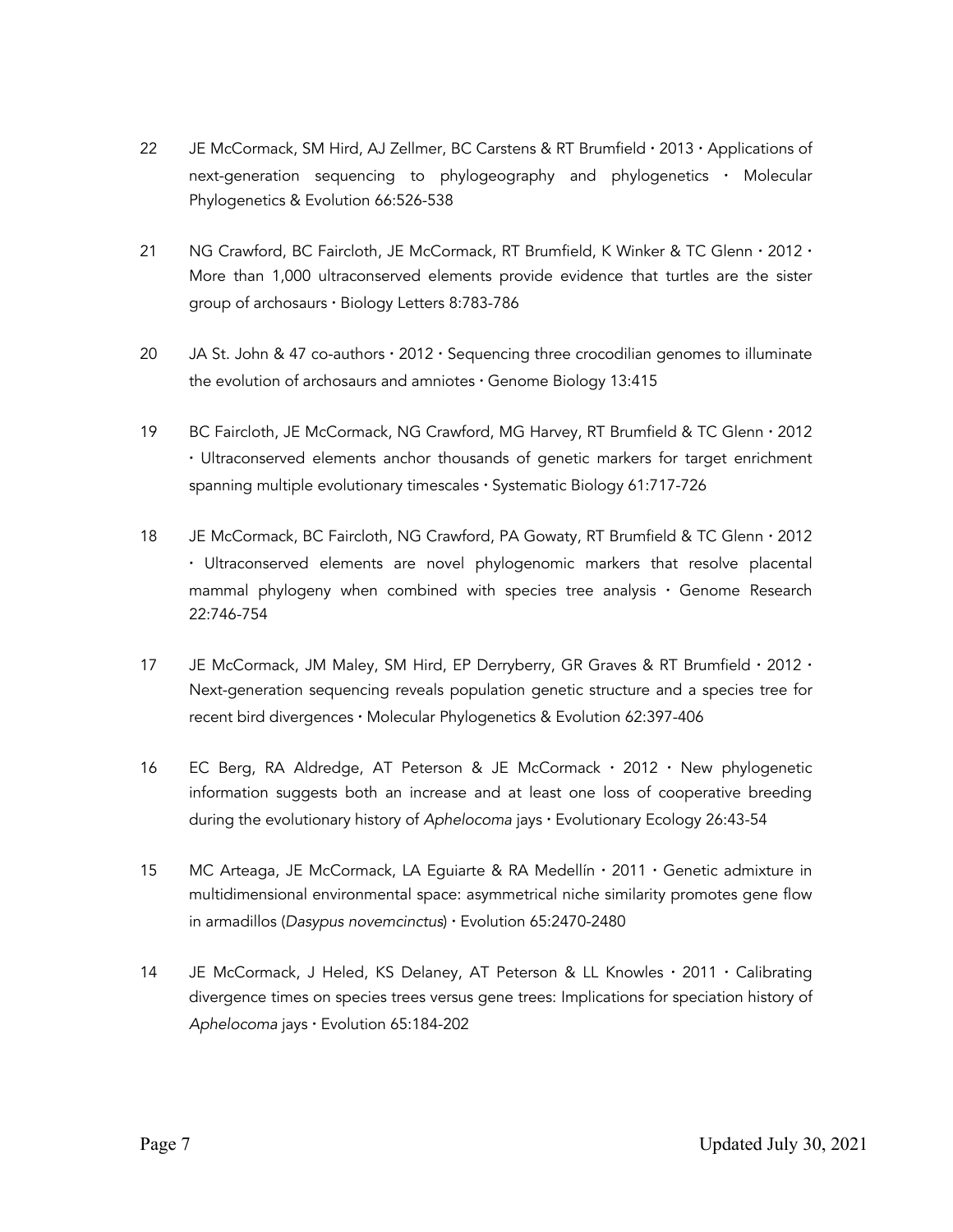- 13 JE McCormack, AJ Zellmer & LL Knowles · 2010 · Does niche divergence accompany allopatric divergence in *Aphelocoma* jays as predicted under ecological speciation?: Insights from tests with niche models · Evolution 64:1231-1244
- 12 JE McCormack & EC Berg · 2010 · Small-scale divergence in egg color along an elevation gradient in the Mexican Jay: a condition-dependent response? · The Auk 127:35-43
- 11 JE McCormack, H Huang & LL Knowles · 2010 · Maximum-likelihood estimates of species trees: how accuracy of phylogenetic inference depends upon the divergence history and sampling design · Systematic Biology 58:501-508
- 10 KM Pease, A Freedman, JP Pollinger, WP Buermann, JE McCormack, J Rodzen, J Banks, E Meredith, V Bleich, K Jones & RK Wayne · 2009 · Landscape genetics of California mule deer (*Odocoileus hemionus*): the roles of ecological and historical factors in generating differentiation · Molecular Ecology 18:1848-1862
- 9 EC Berg, JE McCormack & TB Smith  $\cdot$  2009  $\cdot$  Test of an adaptive hypothesis for egg speckling along an elevational gradient in a population of Mexican jays (*Aphelocoma ultramarina*) · Journal of Avian Biology 40:448-452
- 8 JE McCormack & TB Smith · 2008 · Niche expansion leads to small-scale adaptive divergence along an elevation gradient in a medium-sized passerine bird · Proceedings of the Royal Society, Series B 275:2155-2164
- 7 JE McCormack, BS Bowen & TB Smith · 2008 · Integrating paleoecology and genetics of bird populations in two sky island archipelagos · BMC Biology 6:28
- 6 JE McCormack, AT Peterson, E Bonaccorso & TB Smith · 2008 · Speciation in the highlands of Mexico: genetic and phenotypic divergence in the Mexican jay (*Aphelocoma ultramarina*) · Molecular Ecology 17:2505-2521
- 5 B Milá, JE McCormack, G Castañeda, TB Smith & RK Wayne · 2007 · Recent postglacial range expansion drives the rapid diversification of a songbird lineage in the genus *Junco* · Proceedings of the Royal Society, Series B 274:2653-2660
- 4 JE McCormack, P Jablonski & JL Brown · 2007 · Producer-scrounger roles and the effect of dominance on preferential joining in a free-living group of Mexican jays (*Aphelocoma ultramarina*) · Behaviour 144:967-982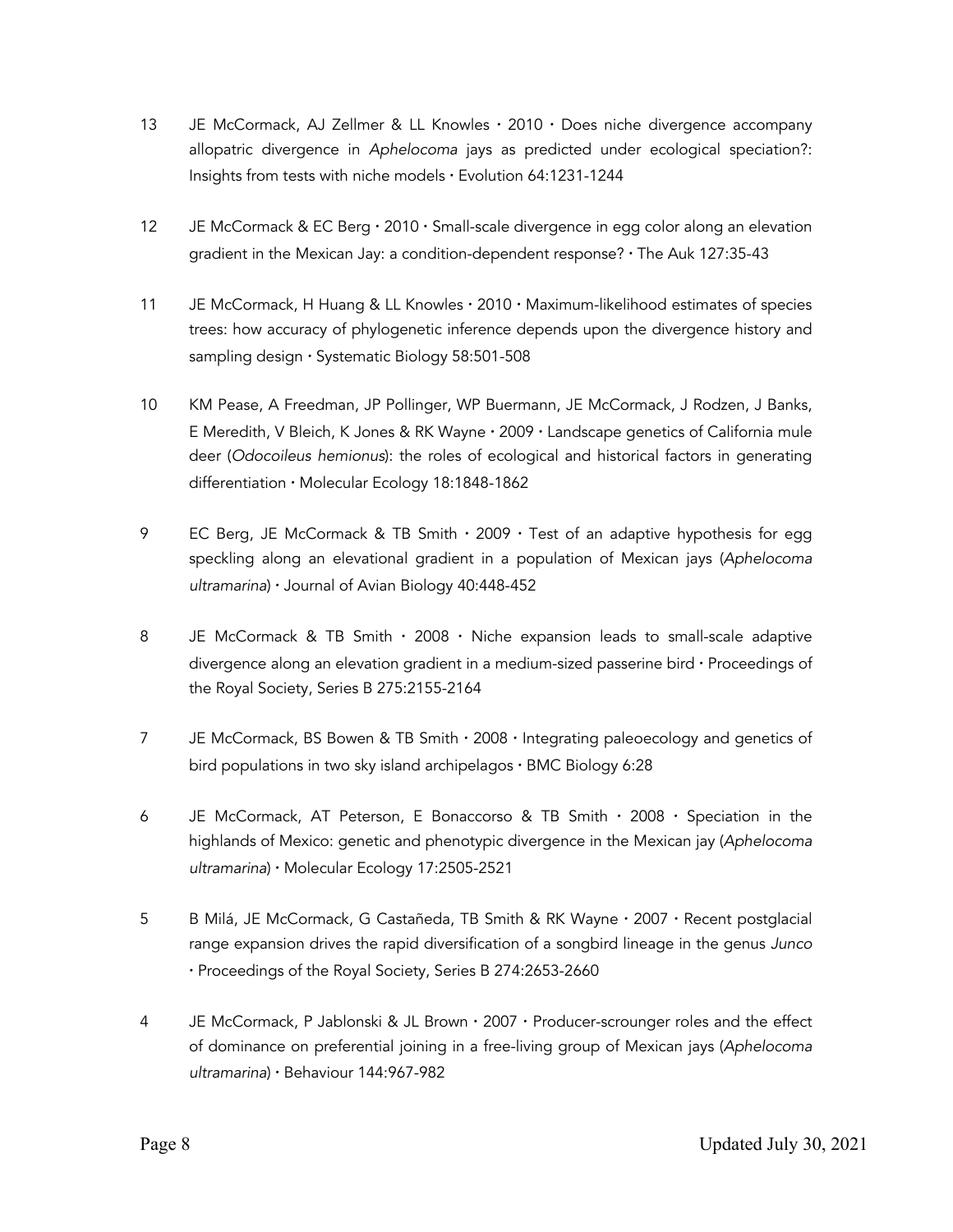- 3 JE McCormack, G Castañeda-Guayasamin & G Levandoski · 2007 · Sierra Santa Rosa: an oasis of bird diversity in arid northern Mexico · Ornitología Neotropical 18:369-377
- 2 JE McCormack, G Castañeda Guayasamin, B Milá & F Heredia-Pineda · 2005 · Slatethroated redstarts (*Myioborus miniatus*) breeding in Maderas del Carmen, Coahuila, Mexico · Southwestern Naturalist 50:501-503
- 1 L Avilés, J McCormack, A Cutter & T Bukowski · 2000 · Precise, highly female-biased sex ratios in a social spider · Proceedings of the Royal Society, Series B 267:1445-1449

| 2020 | National Science Foundation.<br>Division of Biological<br>Infrastructure. Advancing<br>Digitization of Biological<br>Collections | Digitization PEN: oBird: 3D<br>Photogrammetry of Museum<br>Specimens for<br>Phenomics across the Avian<br>Tree of Life (DBI 2001652)                                  | JE McCormack                                                    | \$172,504 |
|------|----------------------------------------------------------------------------------------------------------------------------------|-----------------------------------------------------------------------------------------------------------------------------------------------------------------------|-----------------------------------------------------------------|-----------|
| 2018 | National Science Foundation.<br>Division of Biological<br>Infrastructure. Major Research<br>Instrumentation                      | MRI: Launching an<br>undergraduate-driven<br>Genomics Center through<br>acquisition of an Illumina MiSeq<br>(DBI 1828738)                                             | JE McCormack, D<br>Pondella, A Zellmer, S<br>Goffredi, J Schulz | \$226,559 |
|      |                                                                                                                                  |                                                                                                                                                                       |                                                                 |           |
| 2018 | National Science Foundation.<br>Division of Biological<br>Infrastructure. Collections in<br>Support of Biological Research       | RUI: CSBR: Natural History:<br>Securing and digitizing an<br>extensive spatio-temporal<br>collection of southern<br>California's marine biodiversity<br>(DBI 1756456) | D Pondella, A<br>Zellmer, J Maley, JE<br>McCormack              | \$346,916 |
|      |                                                                                                                                  |                                                                                                                                                                       |                                                                 |           |
| 2017 | National Science Foundation.<br>Division of Environmental<br>Biology, Systematics &<br><b>Biodiversity Science</b>               | CAREER: Integrating<br>undergraduate research, citizen<br>science, and museum genomics<br>to explore a century of change<br>in North American birds (DEB<br>1652979)  | JE McCormack                                                    | \$787,347 |
|      |                                                                                                                                  |                                                                                                                                                                       |                                                                 |           |
| 2015 | Keck Foundation                                                                                                                  | Moore Laboratory of Zoology -<br>Genomics Center                                                                                                                      | JE McCormack, Dan<br>Pondella &<br>Occidental College           | \$400,000 |
|      |                                                                                                                                  |                                                                                                                                                                       |                                                                 |           |
| 2015 | Fletcher Jones Foundation                                                                                                        | Proposal to Establish The<br>Fletcher Jones Foundation<br>Genomics Center                                                                                             | JE McCormack,<br>Occidental College                             | \$750,000 |

# Funded Extramural Grants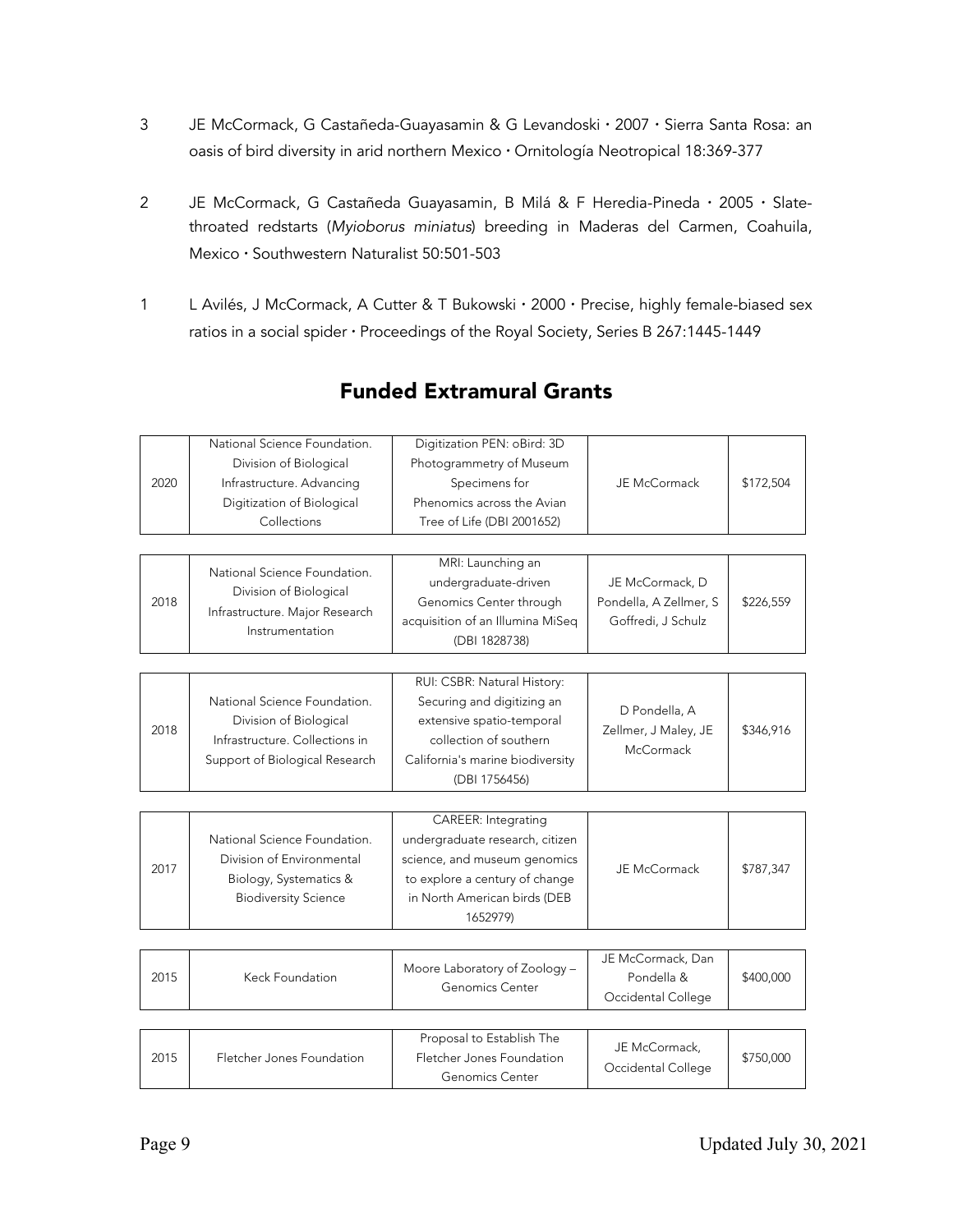| 2014 | National Science Foundation.<br>Division of Biological<br>Infrastructure, Collections in                           | RUI: CSBR: Natural History:<br>Securing and digitizing the<br>world's largest Mexican bird                                        | JE McCormack                             | \$399,598 |
|------|--------------------------------------------------------------------------------------------------------------------|-----------------------------------------------------------------------------------------------------------------------------------|------------------------------------------|-----------|
|      | Support of Biological Research                                                                                     | collection (DBI 1349179)                                                                                                          |                                          |           |
|      |                                                                                                                    |                                                                                                                                   |                                          |           |
| 2013 | National Science Foundation.<br>Division of Environmental<br>Biology. Systematics &<br><b>Biodiversity Science</b> | RUI: Collaborative Proposal:<br>Genomic approaches to<br>comparative phylogeography in<br>a biodiversity hotspot (DEB<br>1258205) | JE McCormack                             | \$300,000 |
|      |                                                                                                                    |                                                                                                                                   |                                          |           |
| 2012 | National Science Foundation.<br>Division of Environmental<br>Biology. Evolutionary Processes.                      | EAGER: RUI: The genomic<br>architecture of speciation in an<br>avian hybrid zone (DEB<br>1244739)                                 | JE McCormack, C<br>Cicero & BC Faircloth | \$53,849  |
|      |                                                                                                                    |                                                                                                                                   |                                          |           |
| 2005 | UC Mexus Doctoral Dissertation<br>Grant                                                                            | Genetic differentiation in sky<br>islands                                                                                         | JE McCormack                             | \$11,400  |
|      |                                                                                                                    |                                                                                                                                   |                                          |           |
| 2001 | National Science Foundation                                                                                        | Graduate Research Fellowship                                                                                                      | JE McCormack                             | \$98,500  |

# Popular Press, Popular, Writing, Scientific Outreach & Consulting

| 2021 | Scientific American video article on 3D birds project                                   |  |  |  |  |
|------|-----------------------------------------------------------------------------------------|--|--|--|--|
| 2021 | Article in Western Field Ornithologists' newsletter on species concepts                 |  |  |  |  |
| 2021 | American Birding Association <b>Podcast</b> on Los Angeles Parrots                      |  |  |  |  |
| 2020 | Article in Audubon Magazine on historical bird records in modern citizen science        |  |  |  |  |
|      | databases                                                                               |  |  |  |  |
| 2019 | Article on Science Friday on 3D bird models                                             |  |  |  |  |
| 2019 | Blog post on Sketchfab on 3D modeling of bird specimens, with undergrad Josh            |  |  |  |  |
|      | Medina                                                                                  |  |  |  |  |
| 2018 | A legal brief co-authored with Harvard Law on species definitions in the Endangered     |  |  |  |  |
|      | Species Act                                                                             |  |  |  |  |
| 2018 | <b>Full article</b> in Birding Magazine on the utility of the Moore Lab collection      |  |  |  |  |
| 2018 | Op-Ed in the Los Angeles Times on public funding for museums                            |  |  |  |  |
| 2018 | Guest on Ologies podcast with Alie Ward discussing evolution                            |  |  |  |  |
| 2017 | Scientific Consulting Board, Sherman Fairchild Foundation (2017-present)                |  |  |  |  |
| 2016 | Research focus of KCET coverage of a threatened bird                                    |  |  |  |  |
| 2015 | Focus of Los Angeles Times article on bird and crocodilian genomics                     |  |  |  |  |
| 2014 | Wrote letter to the Los Angeles Times on the threatened California Gnatcatcher          |  |  |  |  |
| 2013 | Scientific consulting for Travel Channel show Human Safari (screen credit)              |  |  |  |  |
| 2013 | Consulting and on-camera speaking for <b>The Ordinary Extraordinary Junco</b> , an NSF- |  |  |  |  |
|      | funded video project that explains the remarkable behavior and evolution of a           |  |  |  |  |
|      | backyard bird (example on-camera is on Vimeo here starting at 0:55)                     |  |  |  |  |
|      |                                                                                         |  |  |  |  |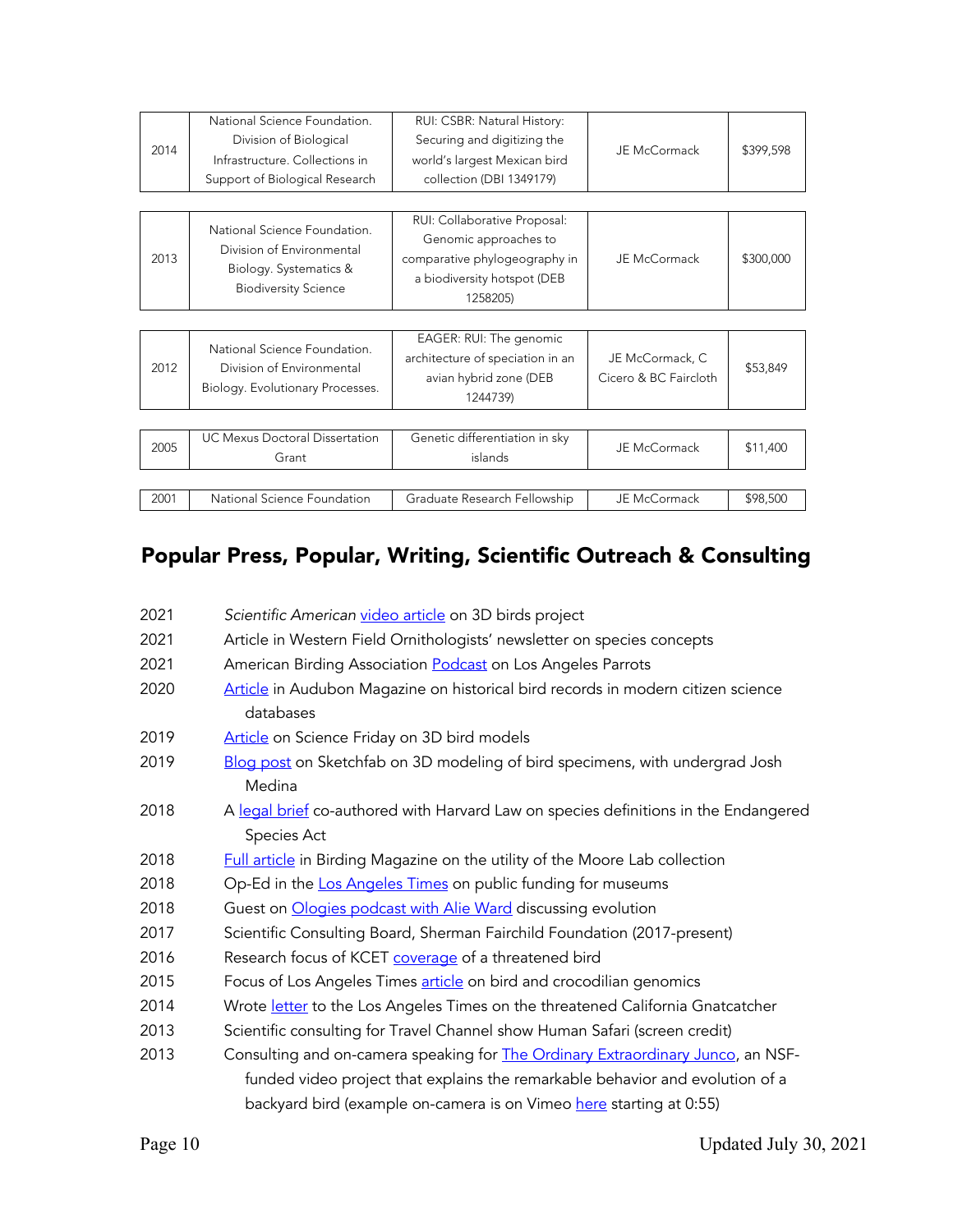| Letter published in The New Yorker (September 15, 2003 issue)<br>2003 |  |
|-----------------------------------------------------------------------|--|
|-----------------------------------------------------------------------|--|

2000 Book review in the Tucson Weekly on Carl Sagan: A Life by Keay Davidson

# Teaching & Mentoring

Research Mentoring (since 2011 at Occidental College)

Undergraduates: 80 High School Students: 8

#### Courses Taught

Evolutionary Biology. Professor. Occidental College. 2021, 2020, 2019, 2017, 2016, 2015, 2014, 2012, 2011

Avian Biology. Professor. Occidental College. 2021, 2017, 2016, 2013, 2012 Molecular Phylogenetics. Professor. Occidental College. 2022, 2020, 2013 Multicultural Summer Institute. Professor. Occidental College. 2017 Senior Comprehensive Seminar. Professor. Occidental College. 2016, 2013 Museum Science. Professor. Occidental College. 2020, 2014, 2013, 2012 Evolutionary Genomics and the Museum: Enhancing Insight into Evolutionary Processes Using Museum Collections. Collaborative Video-Conference Course between Occidental College, Harvard University, and University of New Mexico (as part of NSF-funded AIM-UP initiative). 2013. Conservation Biology. Graduate Teaching Assistant. UCLA. 2007, 2003, 2002 Vertebrate Morphology. Graduate Teaching Assistant. UCLA. 2001.

Marine Discovery. Undergraduate Instructor. University of Arizona. 1998

## Invited Talks

#### 2016 to present

LA Birders (May 2021), Conejo Valley Audubon (May 2021), San Fernando Valley Audubon (April 2021), Pomona Audubon (October 2019), San Fernando Valley Audubon (October 2019), Western Foundation of Vertebrate Zoology, Camarillo, CA (September 2019), UC Berkeley (March 2019), Los Angeles Breakfast Club (August 2018), Episcopal School of Los Angeles (2018), Santa Monica Bay Audubon Society (October 2017), Cal Poly Pomona (April 2017), Azusa Pacific University (2017), Pasadena Audubon Society (February 2016)

2012 to 2015

Los Angeles Audubon Society (June 2015), UC Riverside (June 2015), San Diego Field Ornithologists (March 2015), Field Museum, Chicago (March 2015), Southern California Ornithological Group, UCLA (February 2015), CSU Dominguez Hills (October 2014), American Museum of Natural History, New York City (November 2013), University of Southern California (October 2013), University of New Mexico (April 2013), Harvey Mudd College (February 2013), Natural History Museum of Los Angeles County (February 2013), San Diego State University (September 2012), UC Berkeley, Museum of Vertebrate Zoology (March 2012)

2011 and before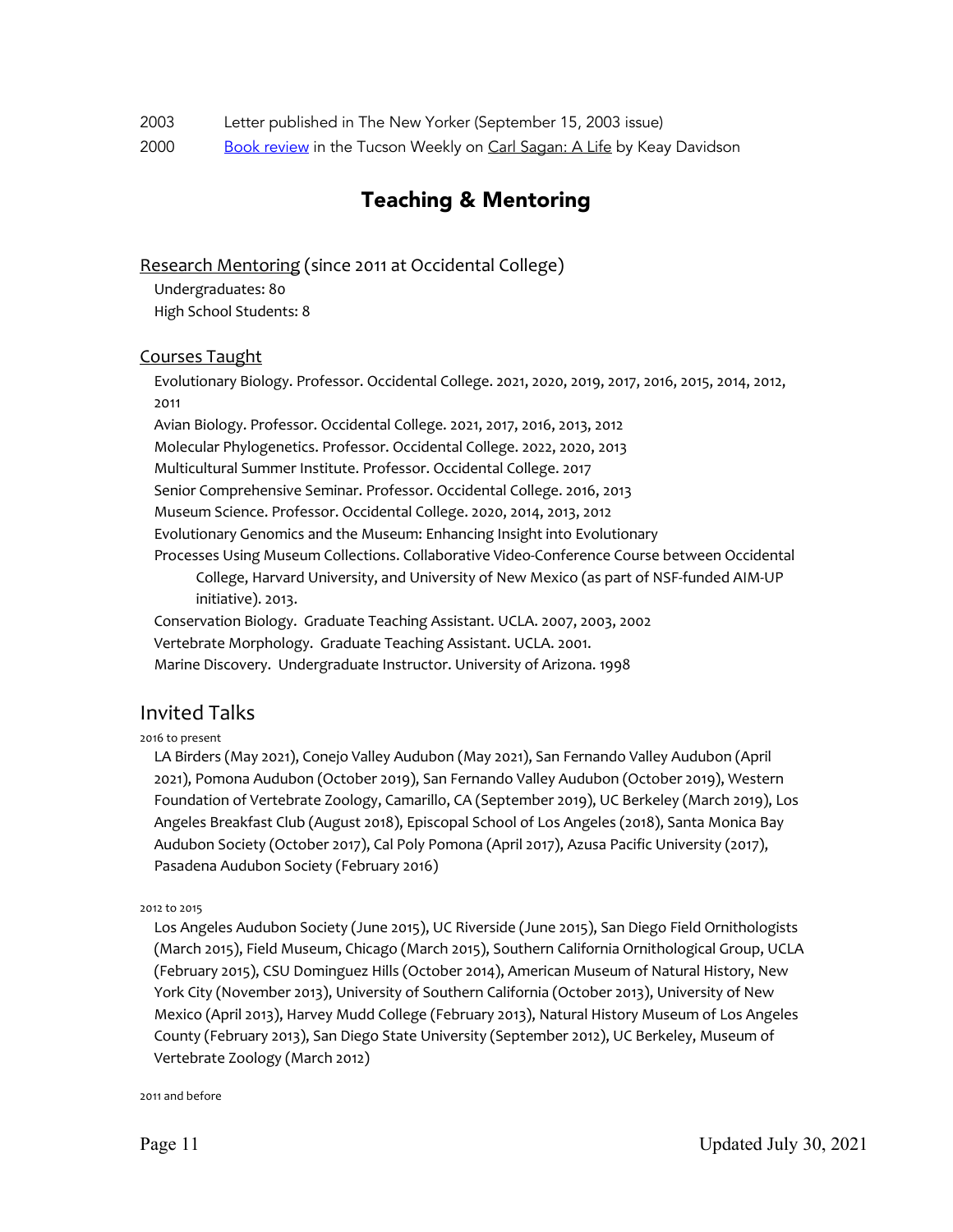Pomona College (October 2011), University of Kansas (2011), Southeastern Louisiana University (2011), University of Mississippi (2010), Occidental College (2010), CSU Northridge (2010), Louisiana State University (2010), University of Arizona (2009), University of Michigan (2008), Dartmouth College (2008), CSU Northridge (2007), Harvard University (2006)

### Selected Presentations

American Ornithological Society, Online (August 2021)

**Lab Members**: one student talk (Maeve Secor), one postdoc talk (Ryan Terrill)

Evolution Society, Online (June 2021)

**TALK**: Using historical specimens to detect anthropogenic hybridization between two *Amazona* parrot sister-species introduced to Southern California

American Ornithological Society, Online (August 2020)

**INVITE SYMPOSIUM TALK**: Historical Museum Specimens and Modern Citizen Science Data Reveal 100 Years of Change to Mexico's Birdlife

**Lab Members**: one postdoc talk (Ryan Terrill), two staff talks (James Maley & Whitney Tsai) Joint Meeting of Icthyologists and Herpetologists, Snowbird, Utah (July 2019)

REGULAR TALK: "Yes, and" is better than "No, but": genomic and barcoding data help uncover cryptic lineages of Mexican highland frogs

American Ornithological Society, Anchorage, AK (June 2019)

**Lab members**: one collections manager talk (James Maley), two student posters (Josh Medina and David Mosack), one lab manager talk (Whitney Tsai), one postdoc talk (Ryan Terrill)

CECAM (Congreso para el Estudio y Conservacion de las Aves en Mexico), Saltillo, Mexico (2018) **INVITED KEYNOTE TALK**: 100 years of change to the birds of Mexico: What can we learn from the 1933-1955 collections of Chester C. Lamb?

American Ornithological Society, Tucson, AZ (2018)

**POSTER**: A complete evolutionary history of the New World Jays

**Lab members**: one collections manager talk (James Maley), two post-grad student posters (Ben Scott and Maggie Schedl), three current student posters (Miles Collins, Annie Stevens, Betty Du)

American Ornithological Society, East Lansing, MI (2017)

**LIGHTNING TALK**: A fresh look at some old specimens: revisiting a Collared and Spotted Towhee hybrid zone.

**Lab members**: one lab manager talk (Whitney Tsai), one student poster (Devon DeRaad) North American Ornithological Congress, Washington, DC (2016)

**REGULAR TALK**: Hidden histories of gene flow in highland birds.

**INVITED SYMPOSIUM TALK**: Museum Genomics and Advancing Integration of Museum into Undergraduate Education (AIM-UP!)

**Lab members**: One student talk (Emma White), two student posters (Ella Fornari and Megan Liu), one lab tech talk (Whitney Tsai), one collections manager talk (James Maley), one postdoc talk (Flor Rodriguez)

Evolution Meeting, Austin, Texas (2016)

**REGULAR TALK**: Hidden histories of gene flow in highland birds.

American Society for Ethnohistory Conference, Las Vegas, Nevada (2015)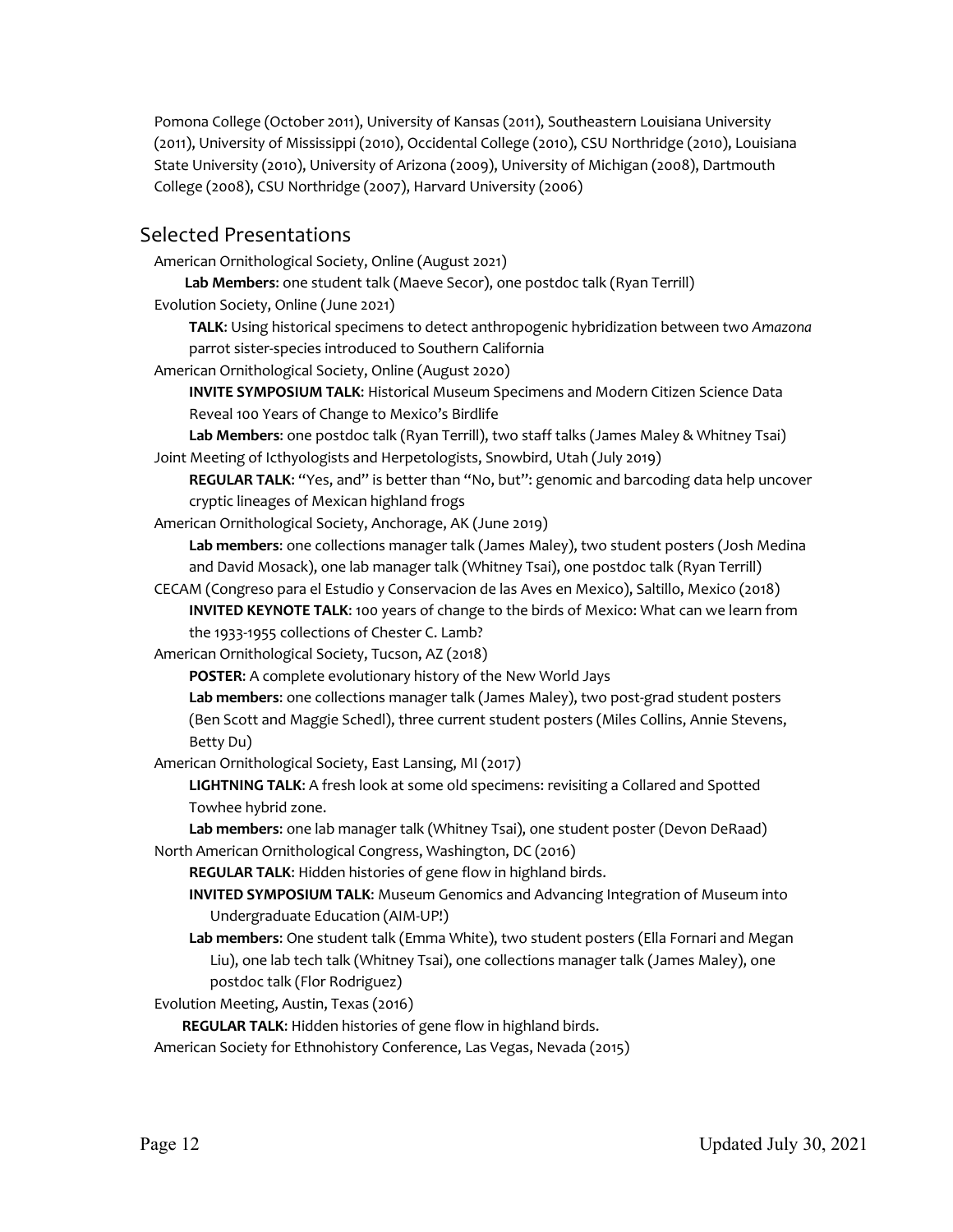- **SYMPOSIUM TALK**: The Moore Laboratory of Zoology at Occidental College: The Largest Natural History Collection of Mexican Birds in the World and Their Potential Use for Ethnohistory
- American Ornithologists' Union / Cooper Ornithological Society, Estes Park (2014)
	- **INVITED SYMPOSIUM TALK**: Whole-genome approach to speciation in scrub-jays. Symposium "Genomic Approaches to Understanding Avian Speciation".
	- **Lab members**: One student talk (Jessie Salter), one lab tech talk (Whitney Tsai), one postdoc talk (Eugenia Zarza)
- American Ornithologists' Union / Cooper Ornithological Society, Chicago (2013)
	- **INVITED SYMPOSIUM TALK**: Prospects for using target enrichment and next-generation sequencing to collect thousands of DNA loci from museum specimens. Symposium "The Extended Specimen: Emerging Frontiers in the Collections-based Ornithological Research".
	- **Lab members**: one student talk (Madhvi Venkatraman) and one Master's student talk (Fiona Gowen)
- Evolution Meeting, Snowbird, Utah (2013)
	- **REGULAR TALK**: The deep history of tetrapods explored through sequence capture and highthroughput sequencing.
	- **Lab members**: one student talk (Madhvi Venkatraman)
- North American Ornithological Congress, Vancouver, Canada (2012)
	- **INVITED SYMPOSIUM TALK**: Sequence capture of 416 ultraconserved elements provides resolution to the bird tree of life. Symposium "The Application of Next-Generation Sequencing to Ornithological Research".
	- **Lab members**: one student talk (Madhvi Venkatraman) and one Master's student poster (Fiona Gowen)
- Evolution Meeting, Ottawa, Canada (2012)
	- **REGULAR TALK**: Sequence capture of 416 ultraconserved elements provides resolution to the bird tree of life.
- Evolution Meeting, Norman, Oklahoma (2011)
	- **REGULAR TALK**: Ultraconserved elements are novel phylogenomic markers that facilitate species-tree analysis of the bird and mammal tree of life.
- Evolution Meeting, Portland, Oregon (2010)
	- **REGULAR TALK**: A simple and cost-effective application of next-generation sequencing to phylogeography and population genetics: investigating four bird divergences.
- Evolution Meeting, Moscow, Idaho (2009)
	- **REGULAR TALK**: Ecological divergence as a consequence of speciation in Aphelocoma jays: niche models, null models, and a new multivariate model.
- Cooper Ornithological Society, Tucson, Arizona (2009)
	- **INVITED SYMPOSIUM TALK**: A multilocus phylogeny and biogeographic history of Aphelocoma.
- Symposium "Conservation Biology And Evolutionary Genetics Of Aphelocoma Jays". Evolution Meeting, Minneapolis, Minnesota (2008)
	- **REGULAR TALK**: Breaking them down and building them up: Reconstructing maximumlikelihood gene trees from discordant gene trees.
- Neotropical Ornithological Congress, Maturín, Venezuela (2007)
	- **REGULAR TALK**: Genetic differentiation in the Mexican jay (Aphelocoma ultramarina): diversification in the Mexican highlands.
- North American Ornithological Congress, Veracruz, Mexico (2006)